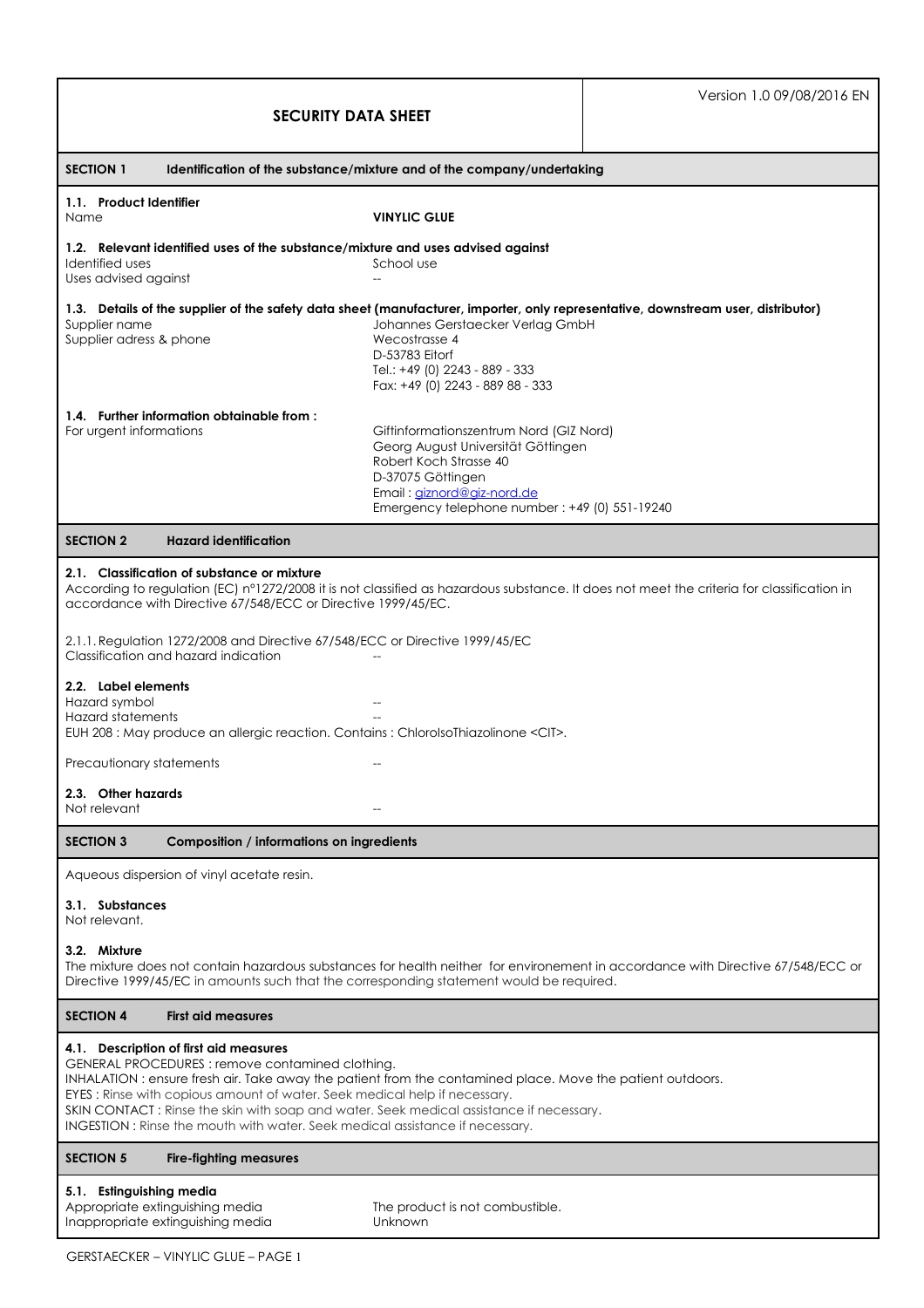|                            | Version 1.0 09/08/2016 EN |
|----------------------------|---------------------------|
| <b>SECURITY DATA SHEET</b> |                           |

# **5.2. Specific hazards arising from the substance or mixture**

Hazards due to the exposure in case of fire Avoid inhaling combustion products.

# **5.3. Advice for firefighters**

General informations Cool bowls by means of water jets to avoid the decomposition of the product and the release of dangerous substances for the health. Watch to make use always of a complete fire-guard protection equipment. Get back waters of extinction which should not be cross-posted in sewers. Eliminate the contaminated water used for the extinction and the residues of the fire in the respect for existing standards.

#### **Equipments**

Normal clothes of fight(wrestling) against the fire(light), the autonomous respirator with compressed air with opened circuit ( EN137), combination(overall) flash eliminators ( EN469), gloves flash eliminators ( EN659) and boots of fire brigades (HO A29 or A30).

#### **SECTION 6 Accidental release measures**

#### **6.1. Personal precautions**

Avoid contact with skin and eyes. Wear waterproof gloves and appropriate safety glasses.

#### **6.2. Environmental precautions**

Do not allow to enter into soil/subsoil. Do not allow to enter into surface water or drains. Retain contaminated washing water and dispose it.

#### **6.3. Methods et material for containment and cleaning up.**

In case of dispersal, absorb the product with some sand, earth, some sawdust and sweep. Use containers of adequate rejections. Eliminate the rests with water and cleaner.

#### **SECTION 7 Handling and storage**

#### **7.1. Precautions for safe handling**

Use clothes and protection equipment recommended. Treat the product by respecting the measures of hygiene. Avoid the contact with the skin and the eyes. Aerate premises during the manipulation and the use, particularly in the stuffy spaces where big quantities are used.

#### **7.2. Conditions for safe storage, including any incompatibilities**

Protect from frost. Store in a fresh and dry place (between 5 and 25 °C). The frost affects the physical properties and can damage the product. Don't leave under the direct rays of the sun (behind a window) or near a source of heat.

# **SECTION 8 Exposure controls / personal protection**

#### **8.1. Personal protection**

Protection of the skin : apron or protective working cloth in case of spatters or in case of contact repeated with the product. Measures of hygiene : wash hands after manipulation of the product. Treat by following good hygienic practice and conditions of safety.

#### **SECTION 9 Physical and chemical properties**

# **9.1. Informations on basic physical and chemical properties.**

| Appearence | semi liquid           |
|------------|-----------------------|
| Colour     | white                 |
| Odour      | light, characteristic |

# **SECTION 10 Stability and reactivity**

#### **10.1. Reactivity**

Stable under normal conditions.

#### **10.2. Chemical stability**

Stable under normal conditions of use and storage.

# **10.3. Possibility of hazardous reactions**

Stable under normal conditions.

#### **SECTION 11 Toxicological informations**

#### **11.1. Informations on toxicological effects**

In the lack of experimental toxicological data on the product, the possible dangers of the product for the health were estimated on the basis of the properties of contained substances. To date, was highlighted no toxicological effect of this product.

#### **SECTION 12 Ecological informations**